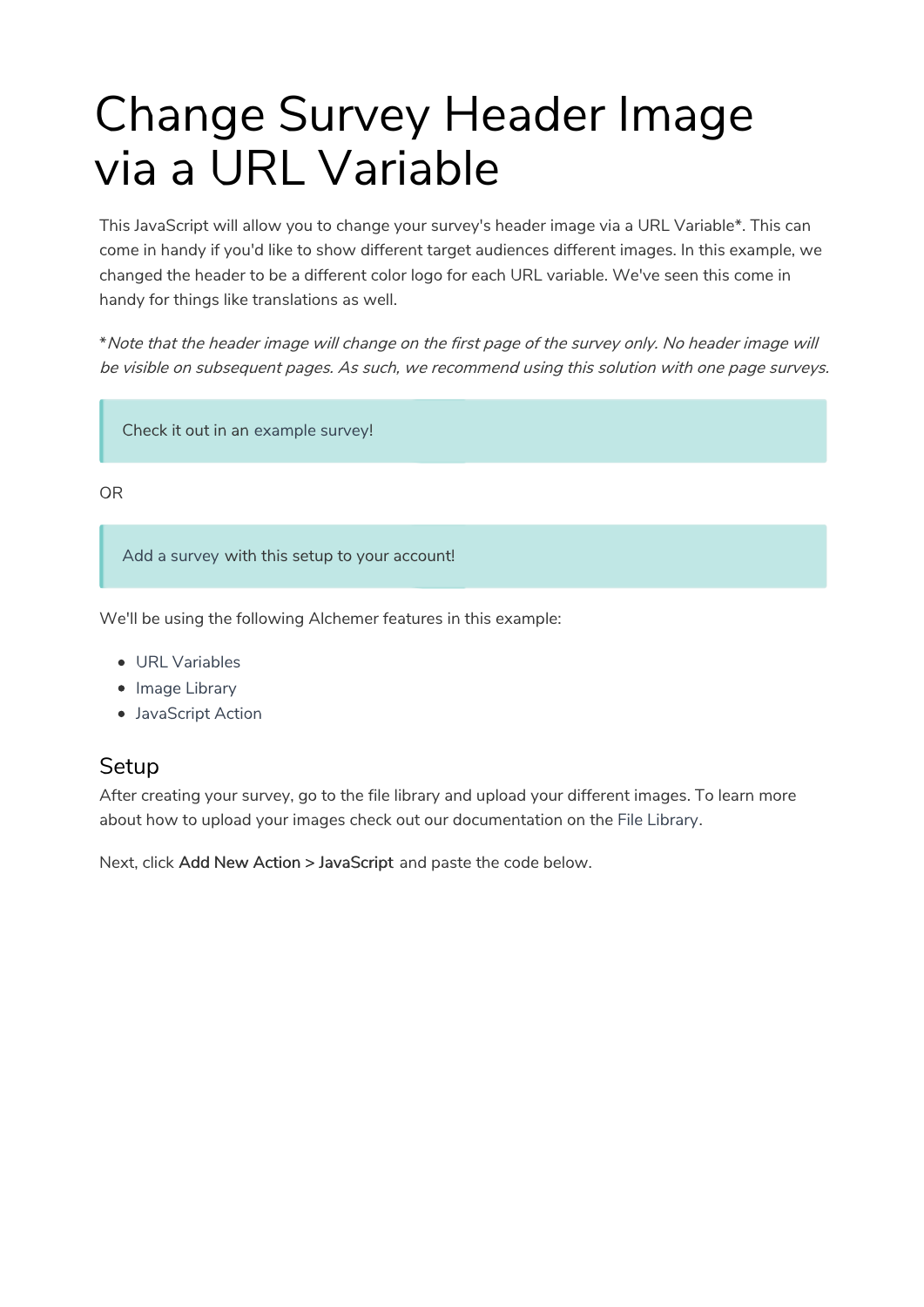```
//Given a query string field below, pull out the value
function getUrlValue(varSearch) {
 var searchString = window.location.search.substring(1);
  var variableArray = searchString.split('&');
  for (var i = 0; i < variableArray.length; i++) {
    var keyValuePair = variableArray[i].split('=');
    if (keyValuePair[0] == varSearch) {
      return keyValuePair[1];
    }
  }
}
$(function() {
 // ----- Put the url variable string field here -----
 var urlvar = "logo"
  // -------------------------------------------
 var searchResults = getUrlValue(urlvar);
 // ----- Replace header image depending on the query string value
 var WhiteonBlackSrc = "//surveygizmolibrary.s3.amazonaws.com/library/298745/_WhiteonBlack.png";
 var PinkonTealSrc = "//surveygizmolibrary.s3.amazonaws.com/library/298745/_PinkonTeal.png";
 var WhiteonPurpleSrc = "//surveygizmolibrary.s3.amazonaws.com/library/298745/_WhiteonPurple.png";
  var imgSrcArray = [WhiteonBlackSrc, PinkonTealSrc, WhiteonPurpleSrc];
  var src = WhiteonBlackSrc;
  $.each(imgSrcArray, function(i, val) {
    if (val.search(searchResults) != -1) {
      src = val:
    }
  });
  $(".sg-header-image").attr("src", src);
});
```
### Required Customizations

In the script above you will need to customize variables highlighted in yellow in order to make the script work the way you'd like.

urlvar - Change "logo" to your specific url variable name.

URL Variable Values - Next change the values of the URL variable to your url variable values. For example, the variable value for WhiteonBlack would look like ?puppy=BlackonWhite in your survey link.

Image Links - Lastly change the links above to the corresponding images that go with your URL values. To get these image lins go to your File Library and click on your image. Next copy and paste the File URL.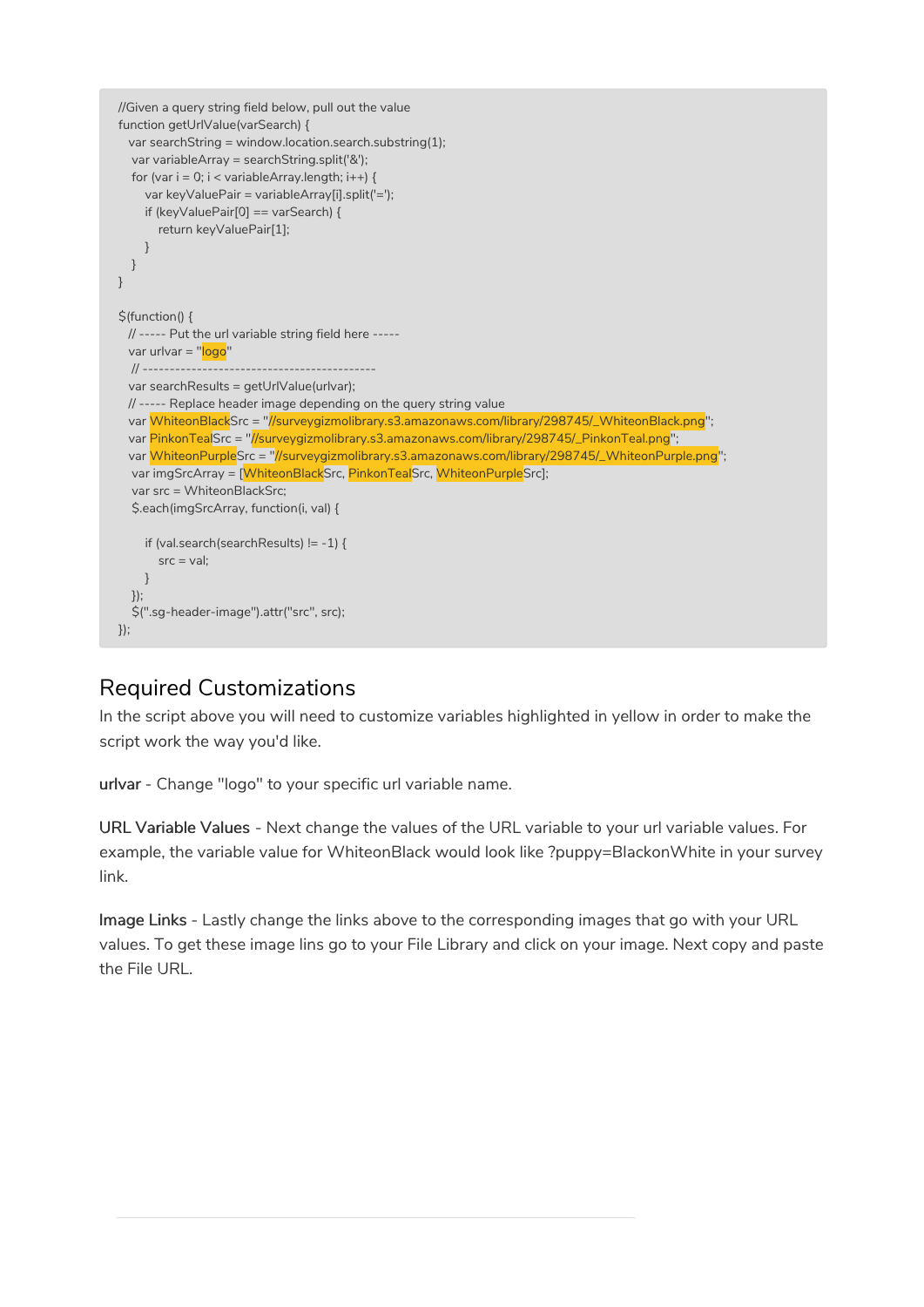| All embeds and references to this file will be updated.                                        |                                                                                |   |
|------------------------------------------------------------------------------------------------|--------------------------------------------------------------------------------|---|
| Title                                                                                          |                                                                                |   |
| Pink on Teal                                                                                   |                                                                                | 田 |
| Caption<br>Caption                                                                             | This will serve as the image's alt attribute (Learn more about accessibility). |   |
|                                                                                                |                                                                                |   |
| File URL:                                                                                      |                                                                                |   |
|                                                                                                | .s3.amazonaws.com/library/298745/_PinkonTeal.png                               |   |
| <b>Embed Code:</b>                                                                             |                                                                                |   |
| <img alt="" src="http:/&lt;/td&gt;&lt;td&gt;s3.amazonaws.com/library/298745/_PinkonTeal.png"/> |                                                                                |   |
|                                                                                                |                                                                                |   |
|                                                                                                |                                                                                |   |

Just like in the example, take your share link and append your URL variable and value. The end result will look something like this: http://survey.alchemer.com/s3/4197896/Update-Header? puppy=dachshund

Test all of your URL variables to make sure you're getting the proper images for each one!

## Alternative for changing image based on language